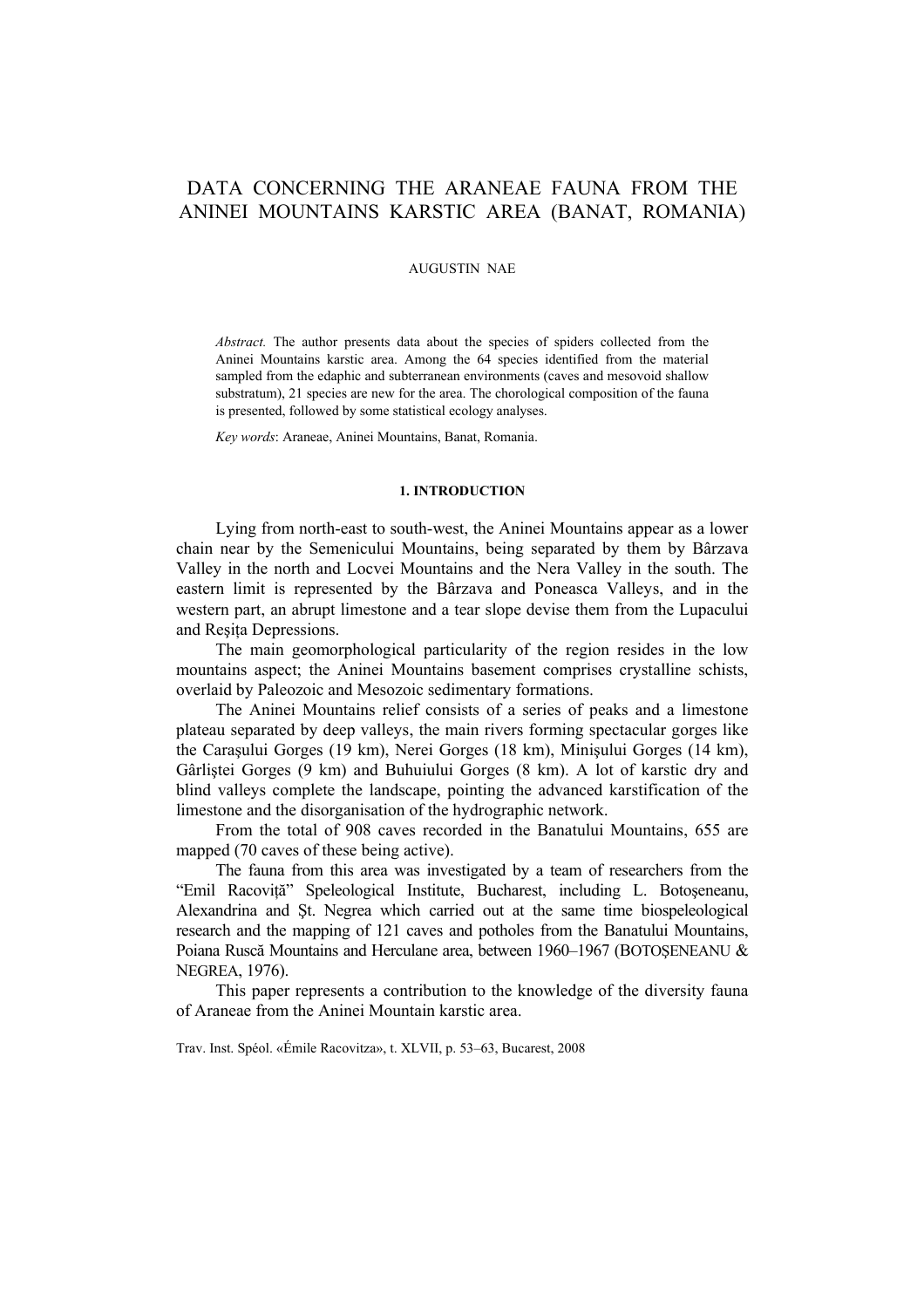## **2. MATERIAL AND METHODS**

Between July 2001 and August 2005, in the Resita – Moldova Nouă karstic area a study concerning the arthropod fauna from the edaphic and subterranean environments (superficial and profound) was made. The material was collected by a team formed by: Victoria Ilie, Ciprian Ilie, Cristian Ţencuşe, Romulus Vuia.

The material from the edaphic environment was sampled using a Winkler sieve, soil samples and Barber traps and direct catching with tweezers. The samples from the mesovoid shallow substratum (M.S.S.) were obtained using 19 drillings varying between –0.50 m and –1 m in depth and a microcave. At the bottom of each drilling, a Barber trap with olfactory attractant was placed. The traps were verified and sampled monthly.

The three locations of the drillings are presented in Fig. 1.

## *Station 1 – Caraşului Gorges*

**Liliecilor Cave – Caraşova sector.** Seven drillings were placed in this sector with N-W exposure. It is characterised by a limestone substratum placed on scree covered with soil at the superior part. Five of the drillings had 0.5 m in depth, one  $0.7$  m and one  $0.8$  m. in depth.

**The sector near Peştera de după Cârşă.** The station has a N-W exposure. The limestone substratum is covered with moss and presents a high relative humidity due to the short daily sun exposure (few hours per day). In this sector the fauna was sampled from two drillings of –0.8 m and –0.7 m depth and from a microcave.

*Station 2 – Comarnicului Valley* consists of 5 drillings placed as follows: four on the left side of Comarnicului Valley – two having –0.5 m in depth, one –0.7 m. and other of –1m), and one by –1 meter in depth, placed on the right side of the valley*.*

*Station 3 – Domanului Valley*. The station lies on both sides of Doman River Valley. A drill by –0.5 m was made on the left side of the river, in a wooded area with western exposure; one by  $-0.8$  m on the left side of the river, on scree covered soil in a sun bathed area, also with western exposure and the last one of  $-0.8$  m.  $-$  on the right side of the river with eastern exposition, on nude scree in a shaded area.

Beside these drillings, edaphic material was sampled from the following locations situated in: the Caraş Area (Caraşului Valley, Comarnicului Valley, Topliţa Valley and Caraşului Source); the Nermet Basin, Doman Basin (Doman Valley and Stârnic Valley); the Bârzava Basin (Bârzava Valley and Sohodolul Mare Valley); the Miniş Basin (Golumbu Valley). Additional material was collected from the caves: The Cave No. 2 from Cârneală Hill, the Popovăt Cave, the Comarnic Cave, Peştera din Valea Seacă, Avenul cel Nou from Minişului Valley, Avenul cel Nou from Golumbu Valley, Pestera din Valea Toplitei, Pestera cu Gheaţă, the Drăgoina Cave, the Ciopbaia Cave, Peştera Exploratorii, the Brădet Cave and Peştera cu Oase din Dealul Cârşiei.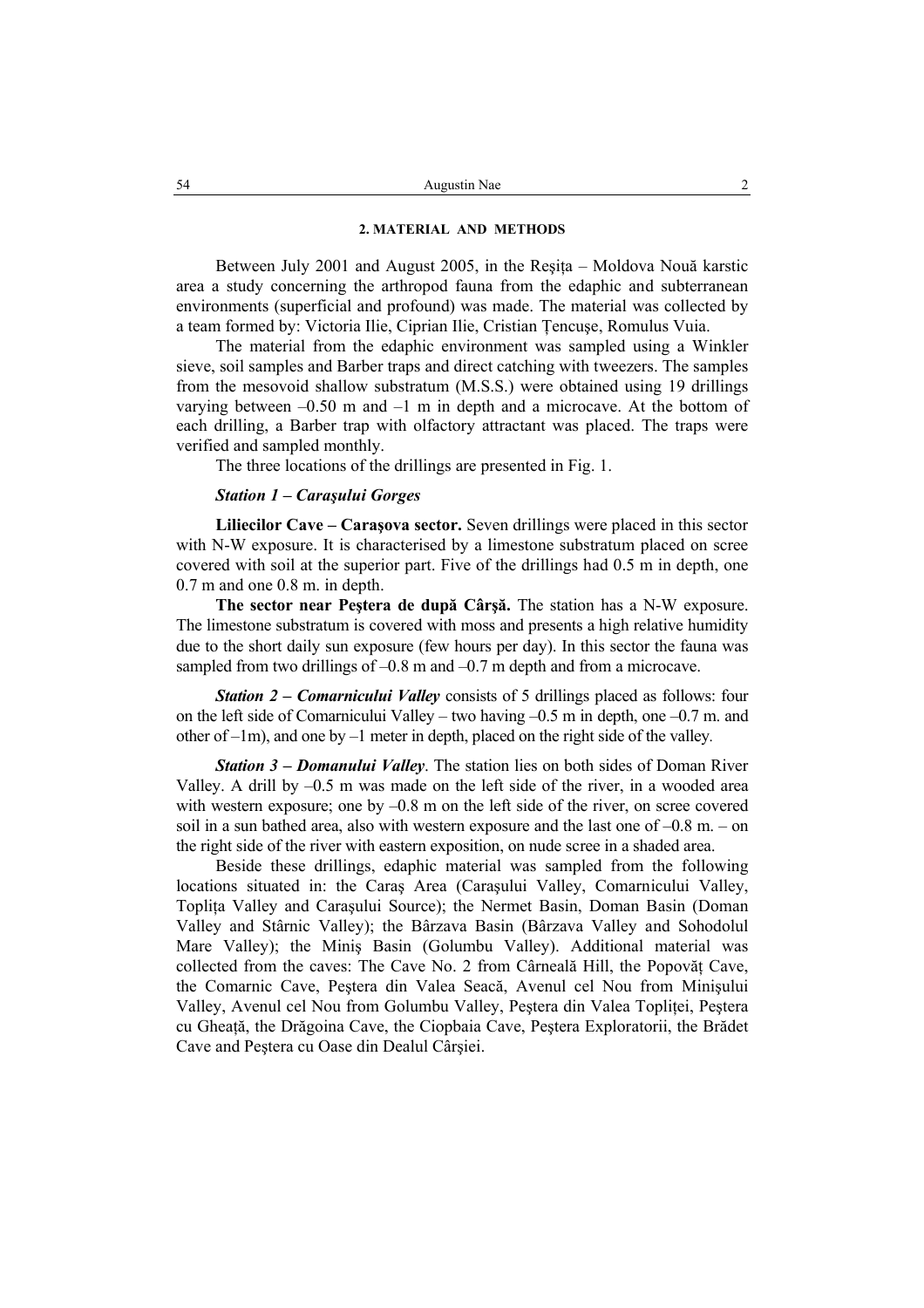

Fig. 1. – The delimitation of the Reşiţa-Moldova Nouă Synclinorium (after V. SENCU *et al.,* 1987) and positions of the sampling stations from mesovoid shallow substratum and edaphic environment.

− **★** positions of the sampling stations from mesovoid shallow substratum;<br>
- □ positions of the sampling stations from edaphic environment.

− positions of the sampling stations from edaphic environment.

For Caraşului Gorges station we had enough data to calculate the relative abundance, frequency and the *Shannon* biodiversity index.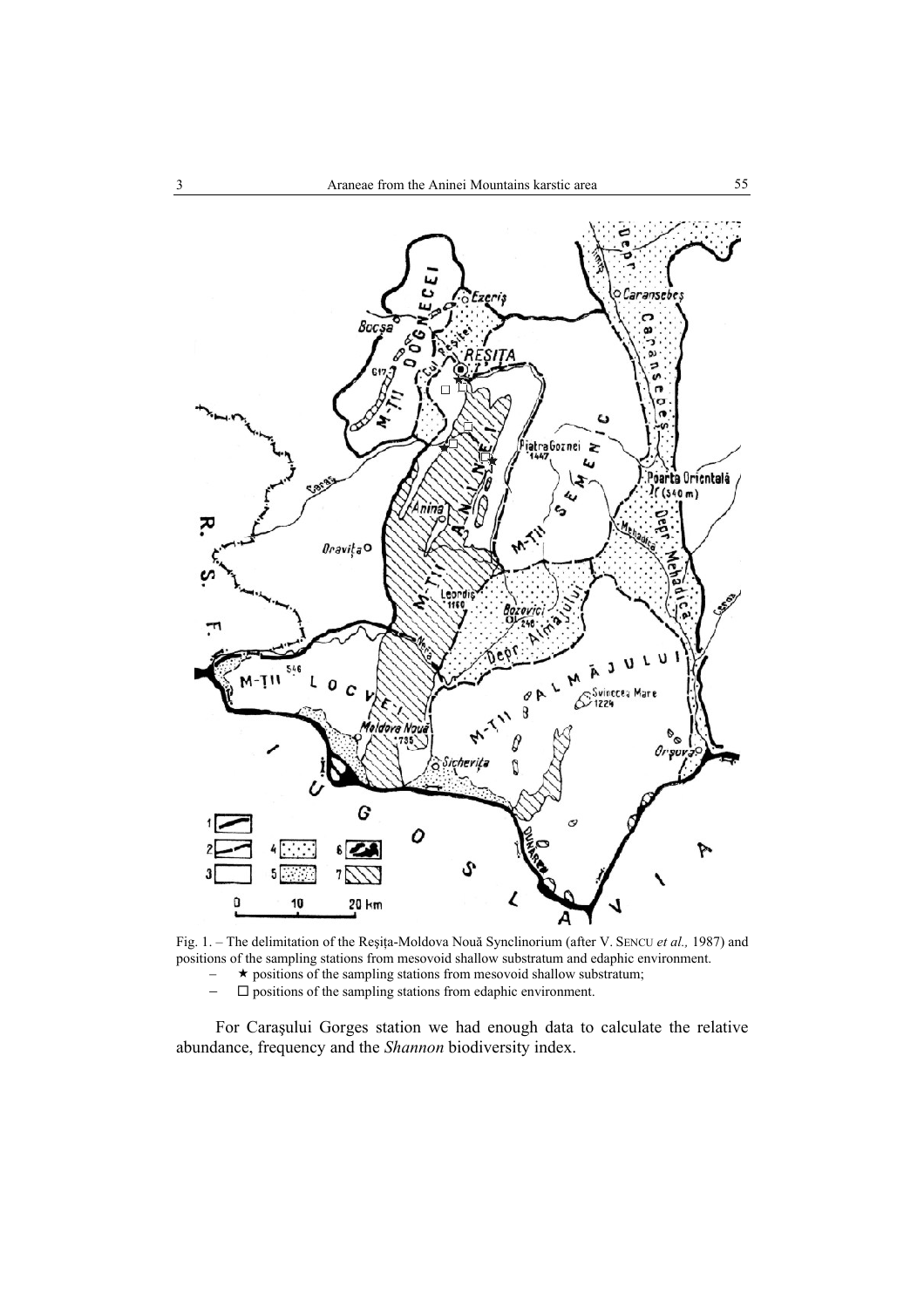## **3. RESULTS**

The species of Araneae (64 species belonging to 18 families) identified in the presented stations are listed in Table 1.

The species distribution per families shows that the Family *Linyphiidae* is the best represented (31.24%) with 20 species, followed by *Gnaphosidae* (9.37%) with 6 species and *Dysderidae*, *Agelenidae* and *Liocranidae* each one with 5 species, representing 7.81% (see Fig. 2).

As for the distribution of the species per habitat types, 26 species were collected from the edaphic environment, 44 from the mesovoid shallow substratum and 6 from caves. Among these, 21 species (Table 1) are for the first time recorded for the Aninei Mountains area. *Palliduphantes istrianus* found by us in M.S.S., was known up to present only in Dobrogea (DUMITRESCU & GEORGESCU, 1981) from Peştera cu Nisip, Peştera de la Casian and Peştera de la Moară, Taslaburum Forest, Făureni Forest) and Ceagău Forest (Mihai Bravu – Giurgiu County).

From the zoogeographical viewpoint, the Palaearctic species are predominant (37.5%). They are followed by European species representing 21.87% and Holarctic species with 12.5% (see Fig. 3). The Central Asian–European species and the Cosmopolitan ones are represented by 7.81% and respectively 6.25% from the total of identified species.

| Taxa                                         | <b>Distribution</b>  | Edaphic | <b>M.S.S.</b> | Caves |
|----------------------------------------------|----------------------|---------|---------------|-------|
| Fam. Pholcidae                               | Holarctic            |         |               |       |
| <i>Pholcus opilionoides</i> (Schranck, 1871) |                      |         | X             |       |
| Fam. Dysderidae                              |                      |         |               |       |
| Dasumia canestrinii (L. Koch, 1876)          | Southern Europe      | X       |               |       |
| Dysdera crocata C.L. Koch, 1833              | Cosmopolitan         | X       |               |       |
| Dysdera longirostris Doblika, 1853           | Eastern Europe to    |         | X             |       |
|                                              | Ukraine              |         |               |       |
| <i>*Dysdera ninnii</i> Canestrini, 1868      | Southern Europe to   |         | X             |       |
|                                              | Ukraine              |         |               |       |
| Harpactea saeva Herman, 1879                 | Eastern Europe       | X       | X             |       |
| Fam. Nesticidae                              |                      |         | X             |       |
| Nesticus celullanus (Clerck, 1757)           | Holarctic            |         |               |       |
| Fam. Teridiidae                              | Palaerarctic         |         | X             |       |
| <i>Episinus truncatus</i> Latreille, 1809    |                      |         |               |       |
| *Pholcomma gibbum                            | Europe, Ukraine,     |         | X             |       |
| (Westring, $1851$ )                          | Russia, North Africa |         |               |       |
| Steatoda grossa (C.L. Koch, 1838)            | Cosmopolitan         | X       |               |       |
| Steatoda triangulosa                         | Cosmopolitan         |         | X             |       |
| (Walckenaer, 1805)                           |                      |         |               |       |

#### *Table 1*

#### The occurrence of the Araneae species per investigated habitat and their distribution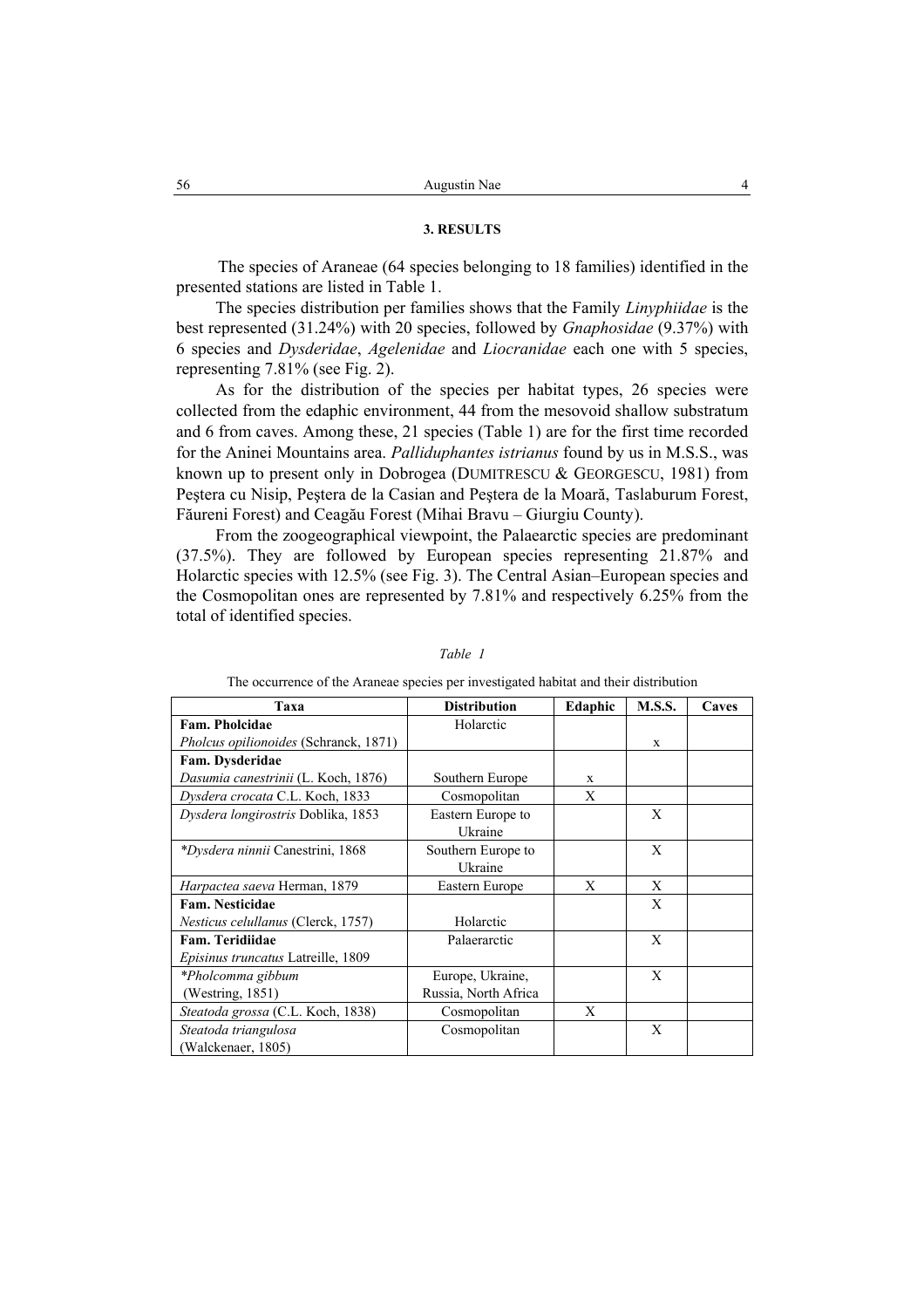| Taxa                              | <b>Distribution</b>    | Edaphic      | <b>M.S.S.</b>    | Caves |
|-----------------------------------|------------------------|--------------|------------------|-------|
| Fam. Linyphiidae                  |                        |              |                  |       |
| *Centromerus incilium             | Palaearctic            |              | Χ                |       |
| (L. Koch, 1881)                   |                        |              |                  |       |
| Diplocephalus latifrons           | Europe                 | $\mathbf{X}$ |                  |       |
| (O.P. Cambridge, 1875)            |                        |              |                  |       |
| Dyplostila concolor (Wider, 1834) | Holarctic              | $\mathbf X$  | X                |       |
| Gonatium rubellum                 | Palaearctic            | $\mathbf{X}$ |                  |       |
| (Blackwall, 1841)                 |                        |              |                  |       |
| Leptyphantes leprosus             | Holarctic, Chile       | $\mathbf X$  | X                |       |
| (Ohlert, 1865)                    |                        |              |                  |       |
| Leptyphantes minutus              | Holarctic              | $\mathbf X$  | X                |       |
| (Blackwall, 1854)                 |                        |              |                  |       |
| *Macrargus rufus (Wider, 1834)    | Palaearctic            | X            |                  |       |
| *Maso gallicus Simon, 1894        | Europe to              | $\mathbf X$  |                  |       |
|                                   | Azerbaigean            |              |                  |       |
| Maso sundevalli (Westring, 1851)  | Holarctic              | Χ            |                  |       |
| Micrargus herbigradus             | Palaearctic            | X            |                  |       |
| (Blackwall, 1854)                 |                        |              |                  |       |
| Microneta viaria                  | Holarctic              | $\mathbf X$  | X                |       |
| (Blackwall, 1841)                 |                        |              |                  |       |
| *Palliduphantes istrianus         | Eastern Europe         |              | $\mathbf X$      |       |
| (Kulczynski, 1914)                |                        |              |                  |       |
| Palliduphantes pallidus           | Palaearctic            |              | X                |       |
| (O.P.-Cambridge, 1871)            |                        |              |                  |       |
| Pelecopsis elongata (Wider, 1834) | Europe, Russia         |              | $\boldsymbol{X}$ |       |
| Pelecopsis radicicola             | Palaearctic            |              | $\mathbf{X}$     |       |
| (L. Koch, 1872)                   |                        |              |                  |       |
| *Porrhomma pallidum Jackson, 1913 | Palaearctic            |              | $\mathbf X$      |       |
| *Porrhomma pygmaeum (Blackwall,   | Palaearctic            | X            |                  | X     |
| 1834)                             |                        |              |                  |       |
| Tenuiphantes flavipes             | Palaearctic            | X            |                  |       |
| (Blackwall, 1854)                 |                        |              |                  |       |
| Tenuiphantes tenebricola          | Palaearctic            | $\mathbf X$  |                  |       |
| (Wider, 1834)                     |                        |              |                  |       |
| Troglohyphantes herculanus        | Rumania                |              |                  | X     |
| (Kulczynski, 1894)                |                        |              |                  |       |
| Fam. Tetragnathidae               | Europe to Korea        |              |                  | X     |
| Meta menardi (Latreille, 1804)    |                        |              |                  |       |
| Metellina merianae                | Europe to Georgia      |              |                  | X     |
| (Scopoli, 1763)                   |                        |              |                  |       |
| Fam. Lycosidae                    | Europe to              |              | $\mathbf X$      |       |
| Pardosa agricola                  | Kazachstan             |              |                  |       |
| (Thorell, 1856)                   |                        |              |                  |       |
| Pardosa lugubris                  | Palaearctic            | $\mathbf X$  |                  |       |
| (Walckenaer, 1870)                |                        |              |                  |       |
| Pardosa morosa                    | Europe to Central Asia |              | Χ                |       |
| (L. Koch, 1870)                   |                        |              |                  |       |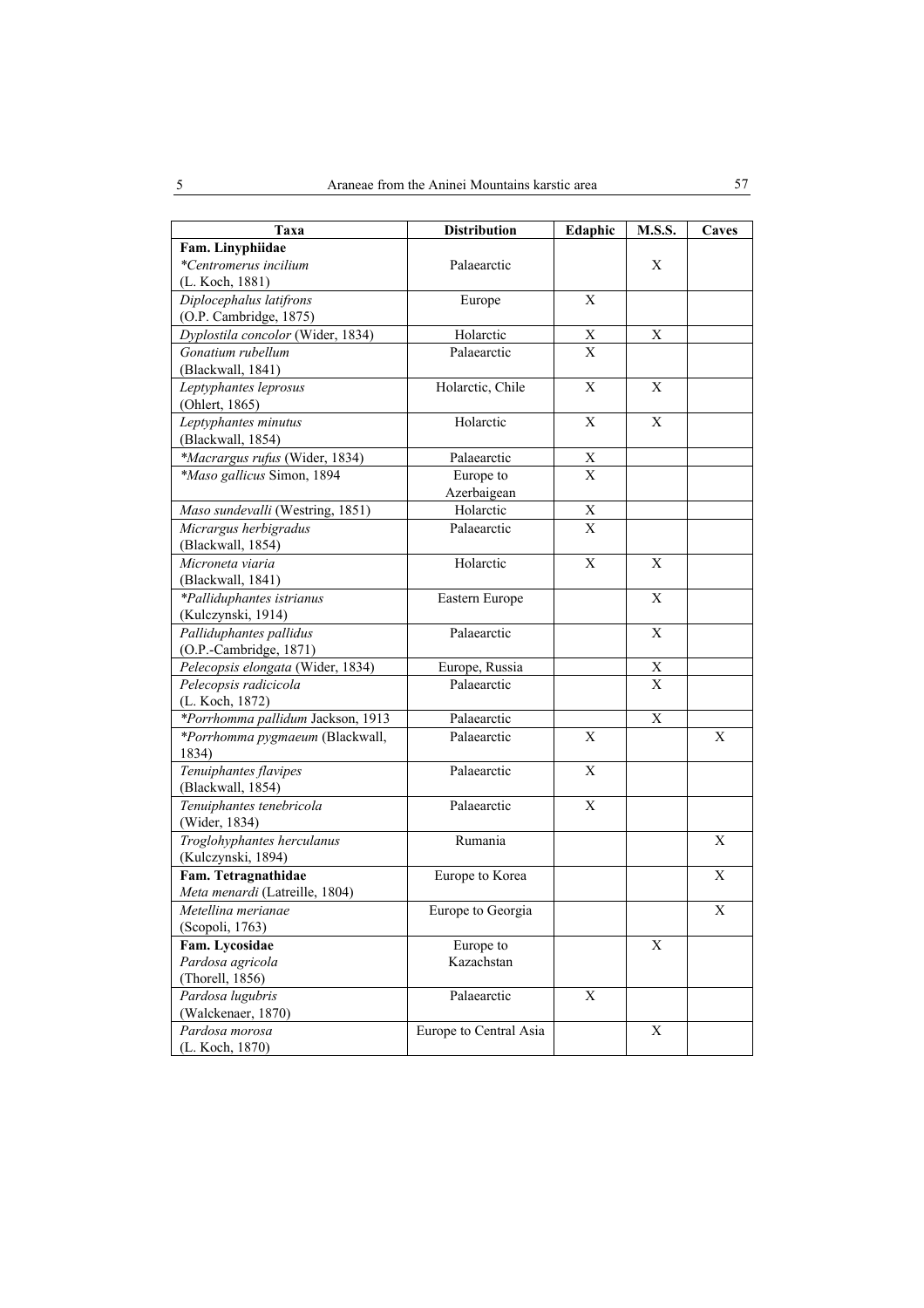| Taxa                                                  | <b>Distribution</b>   | Edaphic      | <b>M.S.S.</b> | Caves |
|-------------------------------------------------------|-----------------------|--------------|---------------|-------|
| Fam. Agelenidae                                       |                       |              |               |       |
| Agelena labyrinthica                                  | Cosmopolitan          | X            |               |       |
| (Clerck, 1757)                                        |                       |              |               |       |
| Histopona torpida                                     | Europe, Russia        | X            | X             |       |
| (C.L. Koch, 1834)                                     |                       |              |               |       |
| Tegenaria domestica                                   | Cosmopolitan          | X            |               |       |
| (Clerck, 1767)                                        |                       |              |               |       |
| *Tegenaria pagana                                     | Europe to Central     |              | X             |       |
| C.L. Koch, 1841                                       | Asia, U.S.A. to Chile |              |               |       |
| Tegenaria silvestris                                  | Europe, Russia        |              | Χ             | Χ     |
| L. Koch, 1872                                         |                       |              |               |       |
| Fam. Cybaeidae                                        |                       |              |               |       |
| *Cybaeus angustiarum                                  | Europe to             | X            | X             |       |
| L. Koch, 1868                                         | Azerbaijan            |              |               |       |
| Fam. Hahniidae                                        |                       |              |               |       |
| *Hahnia pusilla C.L. Koch, 1841                       | Europe, Russia        | X            |               |       |
| <b>Fam Dyctinidae</b>                                 |                       |              |               |       |
| *Lathys humilis (Blakwall, 1855)<br>Fam. Amaurobiidae | Palaearctic           |              |               | X     |
| Callobius claustrarius                                |                       |              |               |       |
|                                                       | Palaearctic           | X            |               |       |
| (Hahn, 1866)<br>Coelotes inermis                      |                       | $\mathbf{X}$ | X             |       |
|                                                       | Europe                |              |               |       |
| (L. Koch, 1866)<br>Fam. Liocranidae                   |                       |              |               |       |
| Apostenus fuscus                                      | Europe                | X            | X             |       |
| (Westring, 1851)                                      |                       |              |               |       |
| Fam. Clubionidae                                      | Palaearctic           |              | X             |       |
| Clubiona genevensis                                   |                       |              |               |       |
| L. Koch, 1866                                         |                       |              |               |       |
| Cluniona phragmithis                                  | Palaearctic           |              | X             |       |
| C.L. Koch, 1843                                       |                       |              |               |       |
| Fam. Corinnidae                                       | Palaearctic           |              | X             |       |
| *Phrurolithus festivus                                |                       |              |               |       |
| (C.L. Koch, 1866)                                     |                       |              |               |       |
| *Phrurolithus minimus                                 | Europe                |              | X             |       |
| (C.L. Koch, 1839)                                     |                       |              |               |       |
| *Phrurolithus nigrinus                                | South-East Europe     |              | X             |       |
| (Simon, 1878)                                         |                       |              |               |       |
| *Phrurolithus pullatus                                | Europe                |              | X             |       |
| Kulczynscgi, 1897                                     |                       |              |               |       |
| Fam. Zodariidae                                       |                       |              |               |       |
| Zodarion germanicum                                   | Europe                |              | X             |       |
| (C.L. Koch, 1837)                                     |                       |              |               |       |
| Fam. Gnaphosidae                                      |                       |              |               |       |
| Drassodes lapidosus                                   | Palaearctic           |              | $\mathbf X$   |       |
| (Walkenaer, 1804)                                     |                       |              |               |       |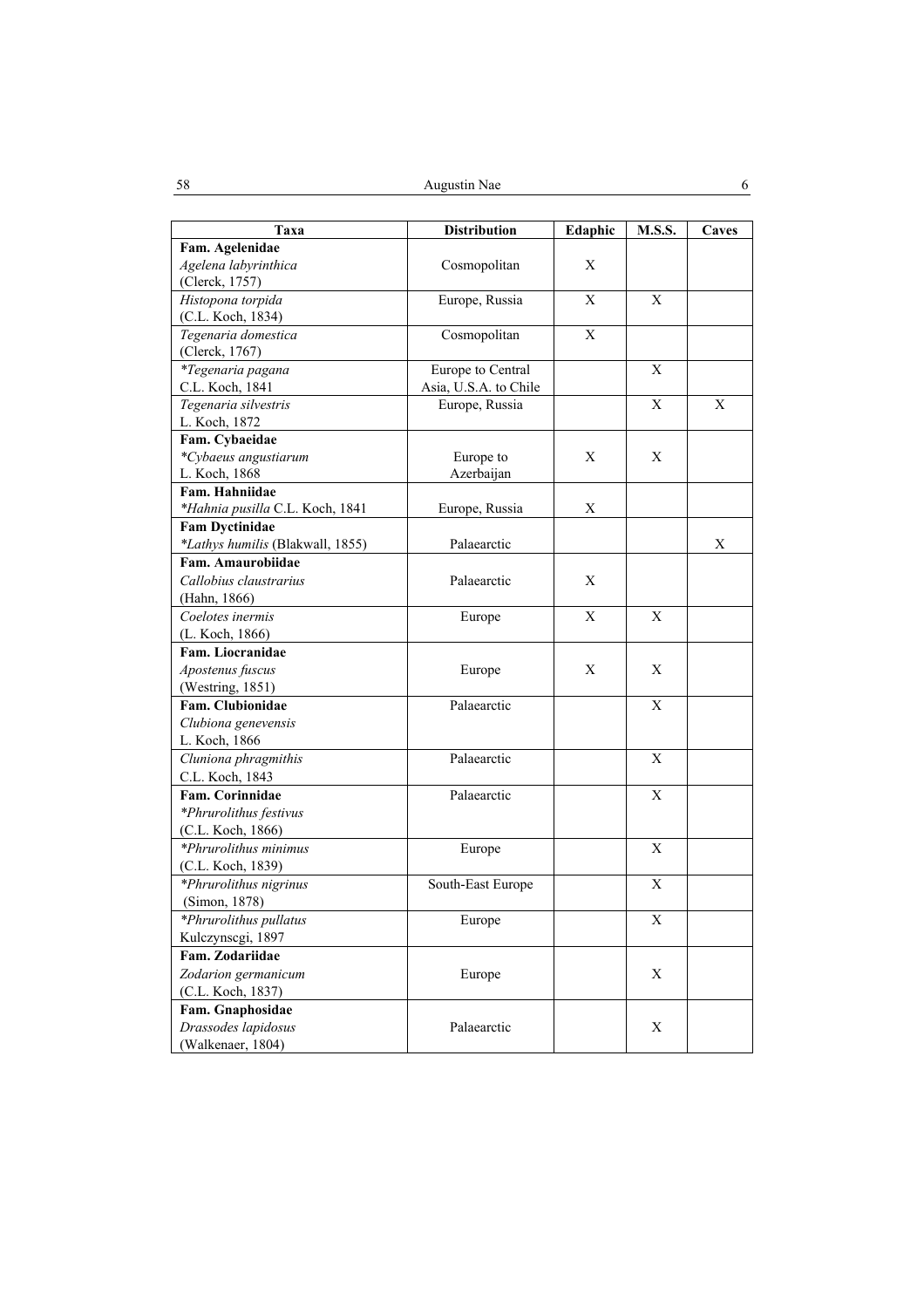| Taxa                         | <b>Distribution</b>    | Edaphic | <b>M.S.S.</b> | Caves |
|------------------------------|------------------------|---------|---------------|-------|
| *Drassyllus praeficus        | Europe to Central Asia |         | X             |       |
| (L. Koch, 1866)              |                        |         |               |       |
| Drassyllus pusillus          | Europe to Central Asia |         | X             |       |
| (C.L. Koch, 1833)            |                        |         |               |       |
| Haplodrassus sylvestris      | Palaearctic            | X       |               |       |
| (Blackwall, 1833)            |                        |         |               |       |
| Zelotes apricorum            | Europe to              |         | X             |       |
| (L. Koch, 1876)              | Kazakhstan             |         |               |       |
| <i>*Zelotes subterraneus</i> | Palaearctic            |         | X             |       |
| (C.L. Koch, 1833)            |                        |         |               |       |
| Fam. Thomisidae              |                        |         |               |       |
| *Ozyptila claveata           | Palaearctic            |         | X             |       |
| (Walckenaer, 1837)           |                        |         |               |       |
| Fam. Salticidae              |                        |         |               |       |
| *Euophrys frontalis          | Palaearctic            |         | X             |       |
| (Walckenaer, 1802)           |                        |         |               |       |
| Neon reticulatus             | Holarctic              |         | X             |       |
| (Blackwall, 1853)            |                        |         |               |       |
| *Sitticus floricola          | Palaearctic            |         | X             |       |
| (C.L. Koch, 1837)            |                        |         |               |       |

\* first recording for the Aninei Mountains Area.



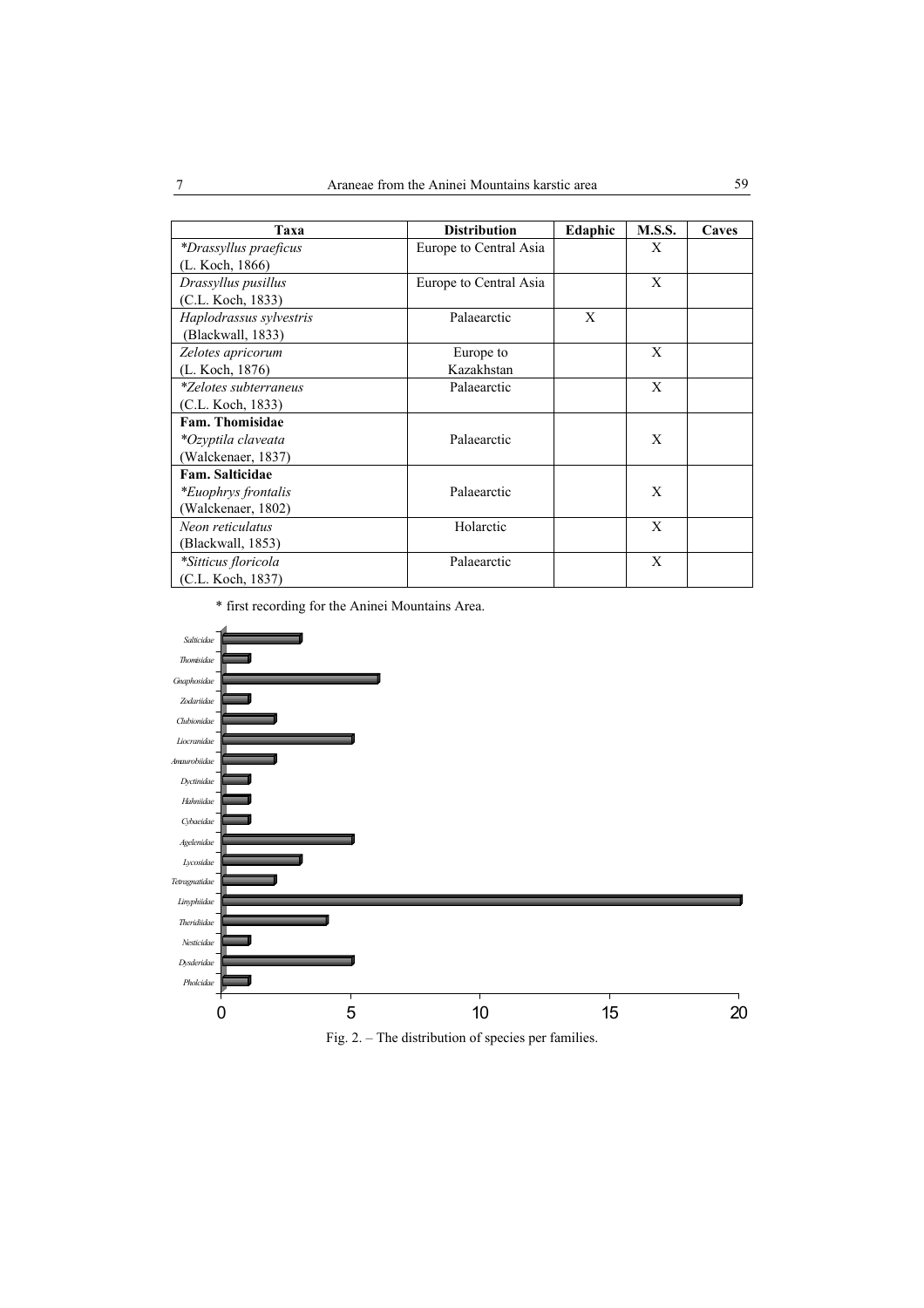

Fig. 3. – Percentages of chorological types (Spiders species) in the Aninei Mountains.

We identified one single endemic species (representing 1.56% from the total of species) *Troglohyphantes herculanum*, collected from the caves: Popovăţ Cave, Comarnic Cave and Peştera din Valea Seacă Cave.

The value of the *Shannon* diversity index calculated for the Caraşului Gorges is  $H' = 2.2247$  ( $E = 0.264$ ) (for 35 species and 317 individuals). This index was also calculated for every season (see Table 2).

| Season        | Shanon–Wiener (H') | Uniformity index | Species | Individuals |
|---------------|--------------------|------------------|---------|-------------|
|               |                    | E                | number  | number      |
| <b>Spring</b> | 2.2027             | 0.506            |         | 65          |
| Summer        | 2.0481             | 0.287            |         | 200         |
| Autumn        | 1.4781             | 0.626            |         | 45          |
| Winter        | 1.3518             | 0.966            |         |             |
| Total         | 2.2247             | 0.264            |         | 317         |

*Table 2* 

| The relative abundance and the frequence calculated for every species (from       |
|-----------------------------------------------------------------------------------|
| Carasului Gorges) are given in Table 3. The percentage of the relative abundances |
| could be transposed in six relative classes illustrating the dominant species –   |
| Apostenus fuscus and co-dominant species Leptyphantes leprosus and Dysdera        |
| <i>crocata</i> (Fig. 4). The occurrence of species decreases with depth from      |
| $-0.5$ meters (29 species) to $-1$ meter (1 species) (Fig. 5).                    |

The value of Shannon–Wiener diversity index

|--|--|

The relative abundance (A%) and frequence (F%) for 35 species of Araneae (Caraşului Gorges)

| Carasului Gorges                         | $A\%$  | F%     |
|------------------------------------------|--------|--------|
| Pholcidae                                |        |        |
| 1. Pholcus opilionoides (Schranck, 1871) | 0.315  | 0.709  |
| <b>Dysderidae</b>                        |        |        |
| 2. Dysdera crocata C.L. Koch, 1833       | 16.088 | 12.056 |
| 3. Dysdera longirostris Doblika, 1853    | 0.315  | 0.709  |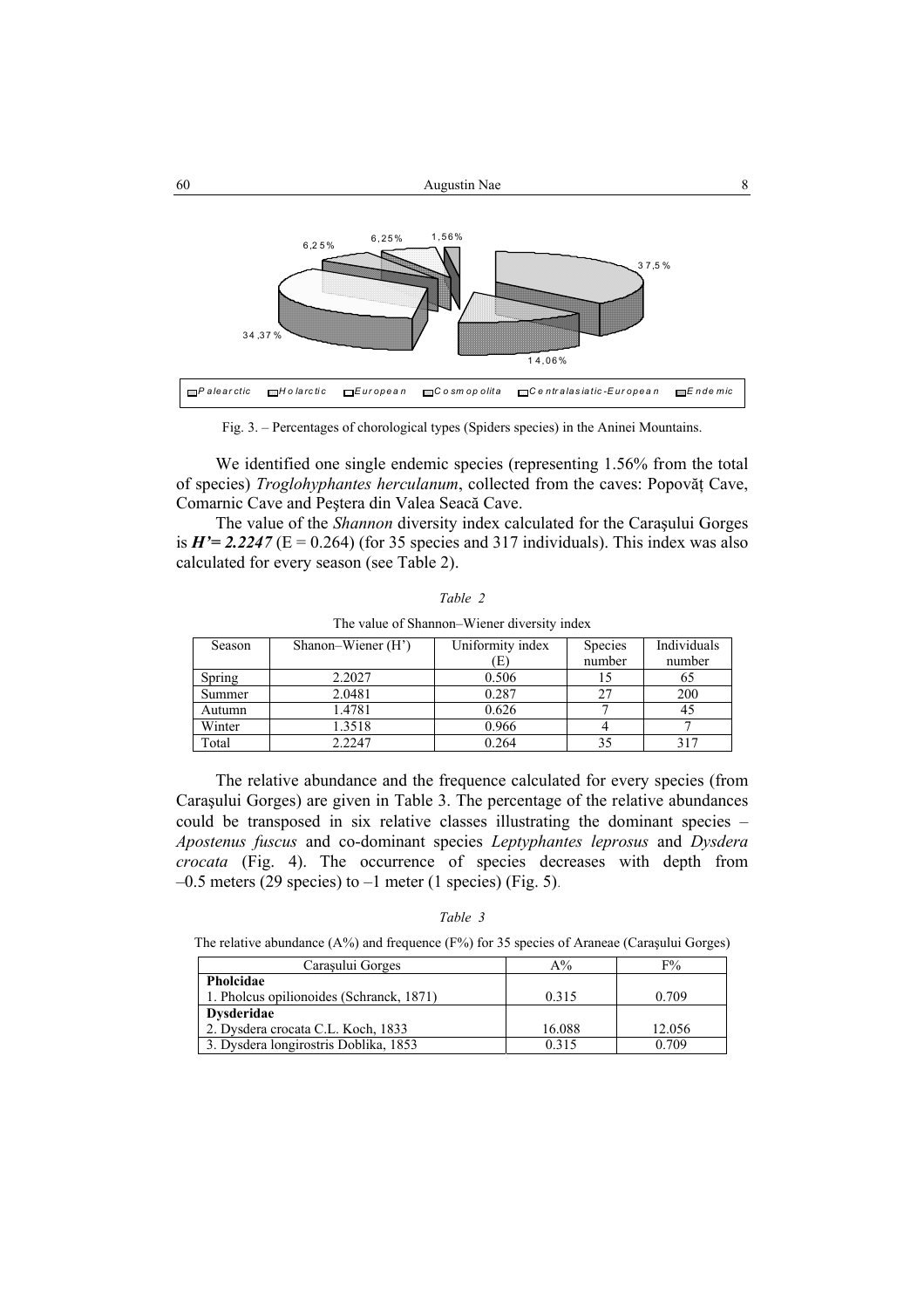| Carașului Gorges                                | $A\%$  | F%     |
|-------------------------------------------------|--------|--------|
| 4. Dysdera ninnii Canestrini, 1868              | 1.577  | 3.546  |
| 5. Harpactea saeva Herman, 1879                 | 1.261  | 2.127  |
| Nesticidae                                      |        |        |
| 6. Nesticus celullanus (Clark, 1757)            | 9.148  | 13.475 |
| Theridiidae                                     |        |        |
| 7. Episinus truncatus Latreille, 1809           | 0.315  | 0.709  |
| Linyphiidae                                     |        |        |
| 8. Pholcomma gibbum (Westring, 1851)            | 0.946  | 2.127  |
| 9. Centromerus incilium (L.Koch, 1881)          | 0.315  | 0.709  |
| 10. Diplostyla concolor (Wider, 1834)           | 0.63   | 1.418  |
| 11. Leptyphantes leprosus (Ohlert, 1865)        | 14.826 | 17.021 |
| 12. Microneta viaria (Blackwall, 1841)          | 1.261  | 2.127  |
| 13. Palliduphantes istrianus (Kulczinski, 1914) | 1.261  | 0.709  |
| 14. Pelecopsis elongata (Wider, 1834)           | 0.315  | 0.709  |
| 15. Pelecopsis radicicola (L.Koch, 1872)        | 0.315  | 0.709  |
| 16. Porrhomma pallidum Jackson, 1913            | 0.315  | 0.709  |
| Lycosidae                                       |        |        |
| 17. Pardosa agricola (Thorell, 1856)            | 0.315  | 0.709  |
| 18. Pardosa morosa (L.Koch, 1870)               | 0.63   | 0.709  |
| Agelenidae                                      |        |        |
| 19. Agelena labyrinthica (Clerck, 1757)         | 0.315  | 0.709  |
| 20. Tegenaria silvestris L. Koch, 1872          | 5.362  | 7.092  |
| Liocranidae                                     |        |        |
| 21. Apostenus fuscus (Westring, 1851)           | 35.962 | 15.602 |
| Clubionidae                                     |        |        |
| 22. Clubiona genevensis L. Koch, 1866           | 0.315  | 0.709  |
| 23. Clubiona phragmitis C.L. Koch, 1843         | 0.315  | 0.709  |
| Corinnidae                                      |        |        |
| 24. Phrurolithus festivus (C.L. Koch, 1866)     | 1.261  | 2.127  |
| 25. Phrurolithus minimus (C.L. Koch, 1839)      | 1.892  | 2.836  |
| 26. Phrurolithus nigrinus (Simon, 1878)         | 0.315  | 0.709  |
| 27. Phrurolithus pullatus Kulczynski, 1897      | 0.315  | 0.709  |
| Zodariidae                                      |        |        |
| 28. Zodarion germanicum (C.L. Koch, 1837)       | 0.63   | 0.709  |
| Gnaphosidae                                     |        |        |
| 29. Drassodes lapidosus (Walkenaer, 1802)       | 0.946  | 2.127  |
| 30. Drassyllus pusillus (C.L. Koch, 1833)       | 0.63   | 1.418  |
| 31. Zelotes apricorum (L. Koch, 1876)           | 0.315  | 0.709  |
| 32. Zelotes subterraneus (C.L. Koch, 1833)      | 0.315  | 0.709  |
| Salticidae                                      |        |        |
| 33. Euophrys frontalis (Walckenaer, 1802)       | 0.315  | 0.709  |
| 34. Neon reticulatus (Blackwall, 1853)          | 0.315  | 0.709  |
| 35. Sitticus floricola (C.L. Koch, 1837)        | 0.315  | 0.709  |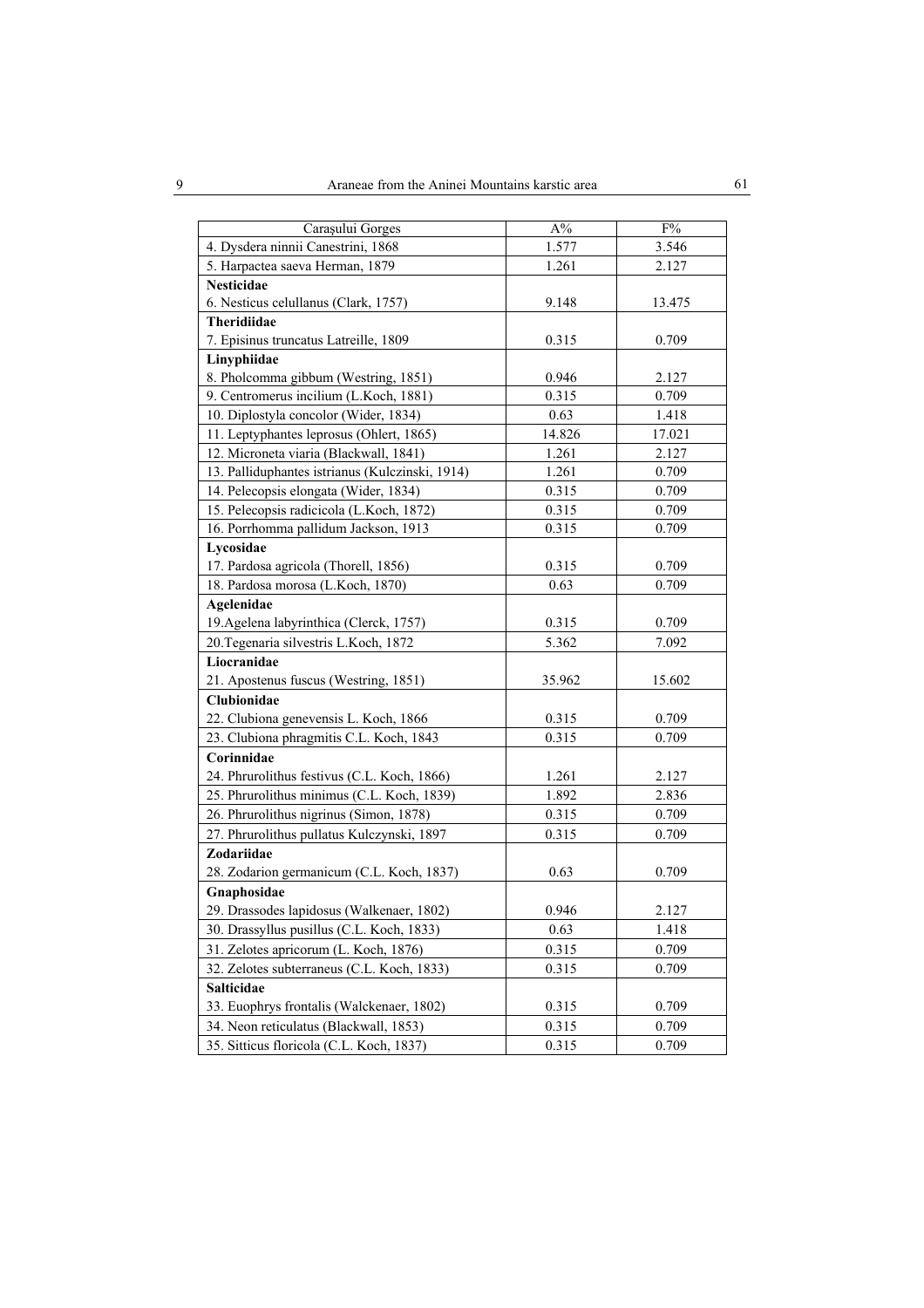



Fig. 4. – The relative abundance of 35 species of Aranea from Cheile Caraşului transposed on an estimated scale of 6 classes.



#### **4. CONCLUSIONS**

We identified 64 species belonging to 18 families. Among them, 21 species are for the first time recorded in the studied area. The chorological analysis shows the dominance of the Palearctic species, followed by the European and Holarctic species.

The values of Relative Abundance (A%) and the Frequence (F%) indicate that the dominant/codominant species are represented by *Apostenus fuscus*  $(A =$ 35.96%, F = 15.6%), followed by *Dysdera crocata* (A = 16.08%, F = 12.5%), *Lepthyphantes leprosus*  $(A = 14.82\%, f = 17.02\%)$  and *Nesticus cellulanus*  $(A = 14.82\%),$ 9.14%,  $F = 12.47\%$ ). We could also observe that the number of Araneae species decreases in depth.